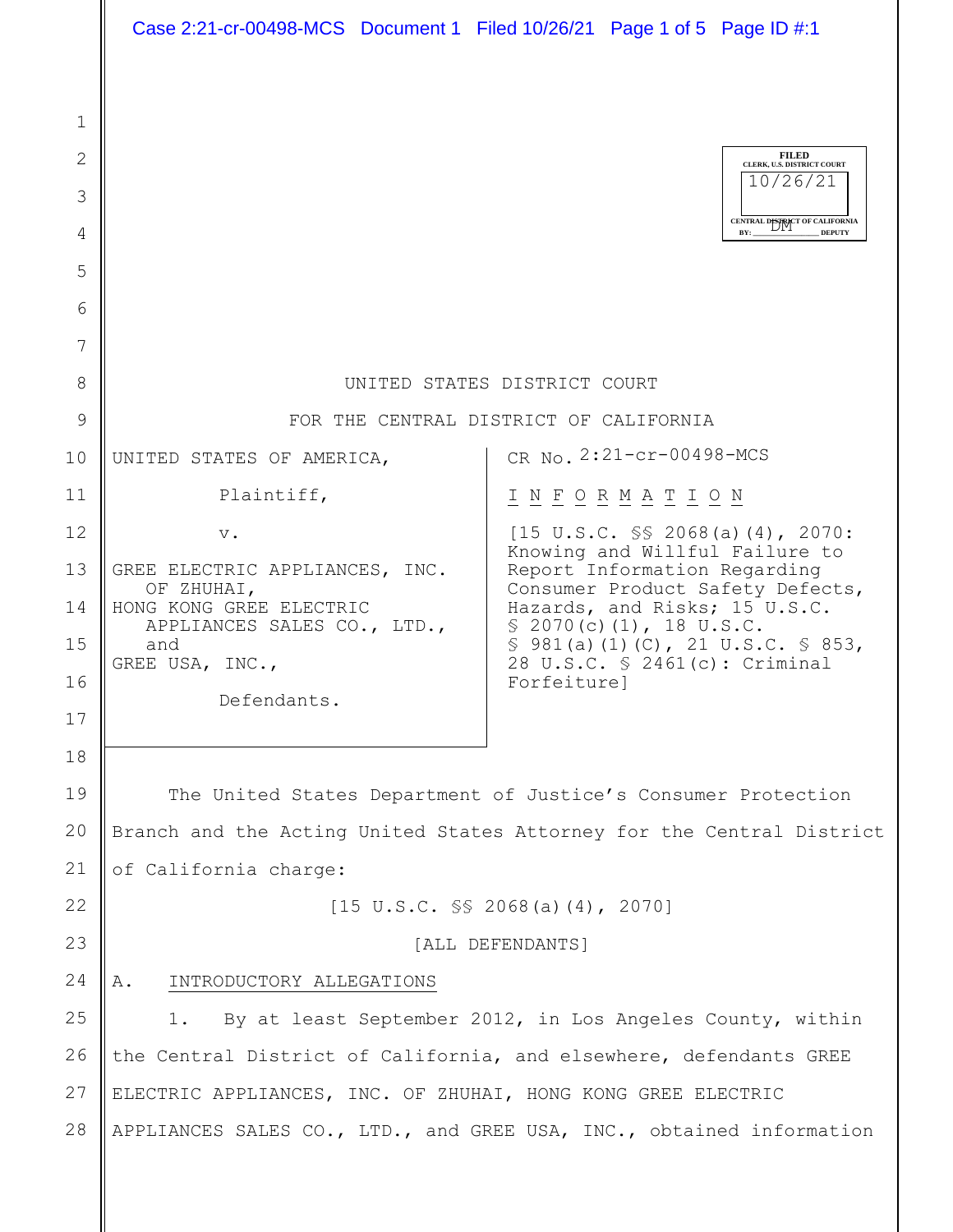1 2 3 4 5 6 7 which reasonably supported the conclusion that dehumidifiers manufactured, distributed, and sold in interstate commerce by the defendants contained a defect that caused those dehumidifiers to overheat and catch fire, creating a substantial product hazard, and created an unreasonable risk of serious injury and death to United States consumers who operated the dehumidifiers in their homes and businesses.

8 9 10 11 12 13 14 15 16 2. Despite knowing that they were required immediately to inform the United States Consumer Product Safety Commission of the defects and risks of those dehumidifiers they manufactured, distributed, and sold in interstate commerce, defendants GREE ELECTRIC APPLIANCES, INC. OF ZHUHAI, HONG KONG GREE ELECTRIC APPLIANCES SALES CO., LTD., and GREE USA, INC., knowingly and willfully failed to inform the United States Consumer Product Safety Commission of those dehumidifiers' defects and risks until in or about June 2013.

## 17

18

## B. KNOWING AND WILLFUL FAILURE TO REPORT INFORMATION REGARDING CONSUMER PRODUCT SAFETY DEFECTS, HAZARDS, AND RISKS

19 20 21 22 23 24 25 26 27 3. From on or about September 19, 2012, through at least on or about June 2013, in Los Angeles County, within the Central District of California, and elsewhere, defendants GREE ELECTRIC APPLIANCES, INC. OF ZHUHAI, HONG KONG GREE ELECTRIC APPLIANCES SALES CO., LTD., and GREE USA, INC., knowingly and willfully failed to immediately report to the United States Consumer Product Safety Commission upon receiving information that reasonably supported the conclusion that the Chinese dehumidifiers contained a defect that could create a substantial product hazard, and created an unreasonable risk of

28

2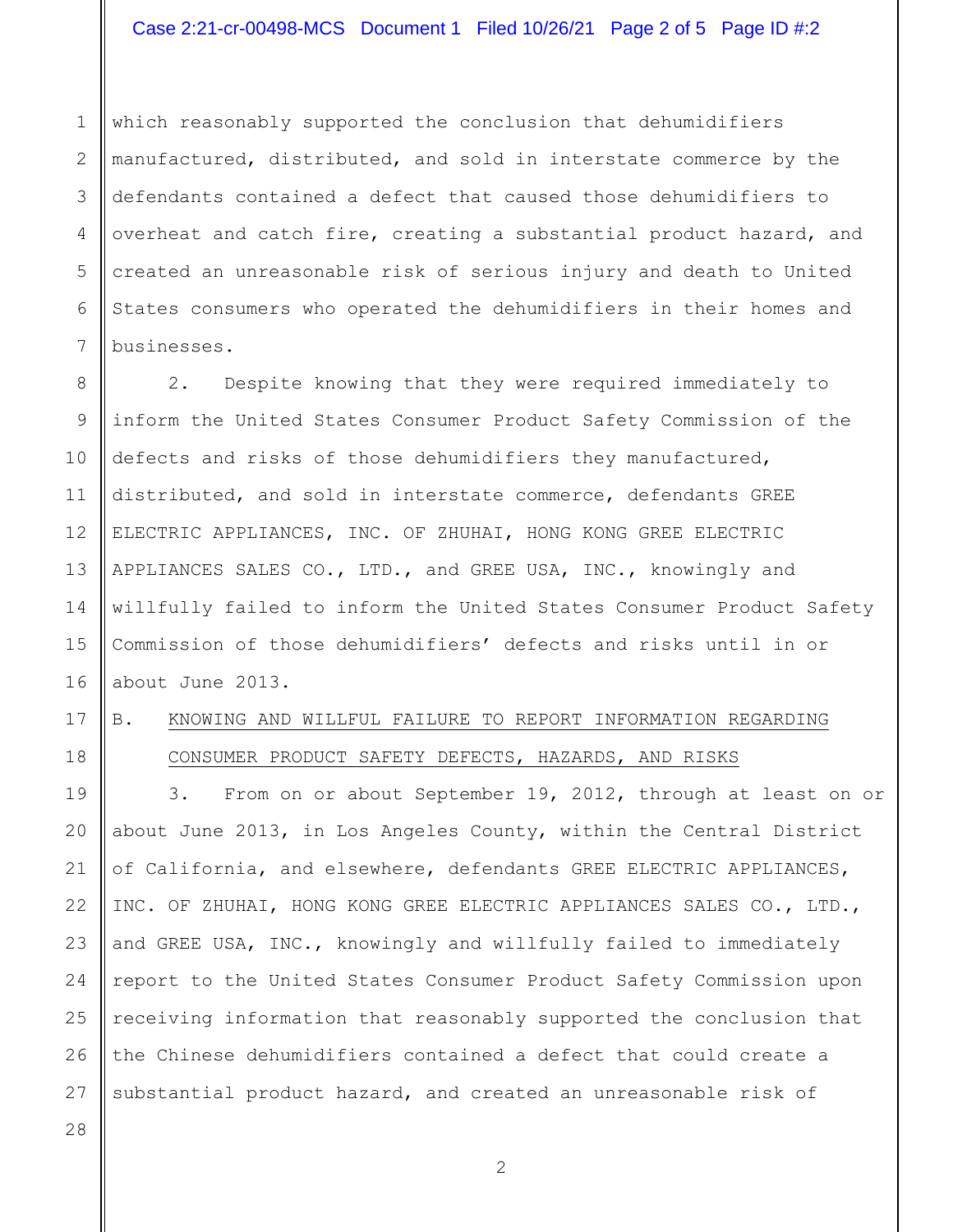|                  | Case 2:21-cr-00498-MCS Document 1 Filed 10/26/21 Page 3 of 5 Page ID #:3 |
|------------------|--------------------------------------------------------------------------|
|                  |                                                                          |
| $\mathbf 1$      | serious injury and death, as required by Title 15, United States         |
| $\mathbf{2}$     | Code, Section $2064(b)$ (3) and $(4)$ .                                  |
| $\mathcal{S}$    |                                                                          |
| $\overline{4}$   |                                                                          |
| 5                |                                                                          |
| $\sqrt{6}$       |                                                                          |
| $\boldsymbol{7}$ |                                                                          |
| $\,8\,$          |                                                                          |
| $\mathsf 9$      |                                                                          |
| $10$             |                                                                          |
| $11$             |                                                                          |
| 12               |                                                                          |
| $13$             |                                                                          |
| 14               |                                                                          |
| $15\,$           |                                                                          |
| 16<br>$17$       |                                                                          |
| $1\,8$           |                                                                          |
| 19               |                                                                          |
| $20$             |                                                                          |
| 21               |                                                                          |
| 22               |                                                                          |
| 23               |                                                                          |
| 24               |                                                                          |
| 25               |                                                                          |
| 26               |                                                                          |
| 27               |                                                                          |
| 28               |                                                                          |
|                  | $\mathsf 3$                                                              |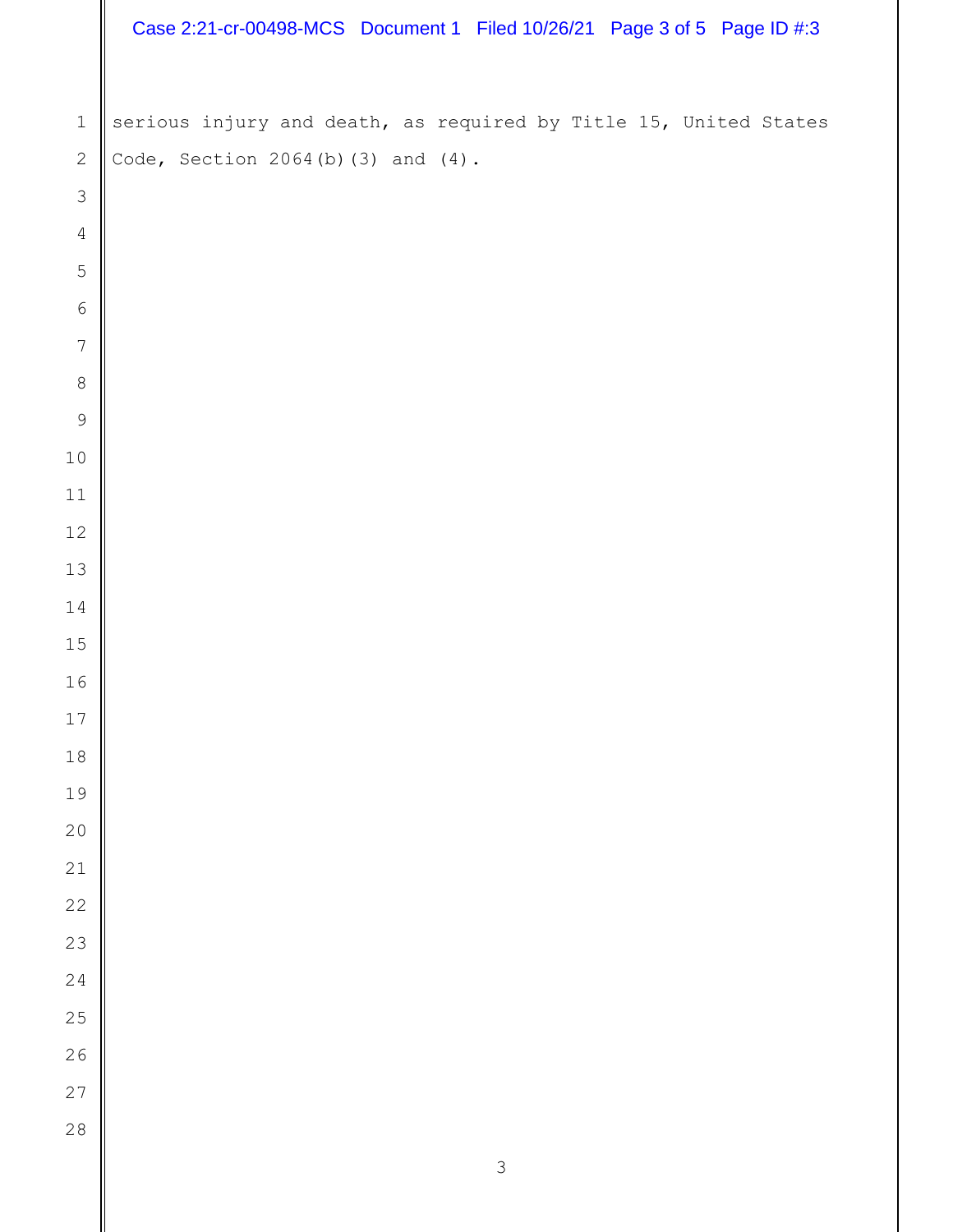FORFEITURE ALLEGATIONS

[15 U.S.C. § 2070(c)(1); 18 U.S.C. § 981(a)(1)(C); 21 U.S.C. § 853; 28 U.S.C. § 2461(c)]

4. Pursuant to Rule 32.2, Fed. R. Crim. P., notice is hereby given to the defendants that the United States will seek forfeiture as part of any sentence in accordance with Title 15, United States Code, Section 2070(c)(1) and Title 28, United States Code, Section 2461(c) in the event of any defendant's conviction under the sole count of this Information:

10 11 5. Defendants shall forfeit the following property to the United States of America:

a. all right, title, and interest in any and all property associated with any violation of the sole count of this Information; and

15 16 17 b. to the extent such property is not available for forfeiture, a sum of money equal to the total value of the property described in subsection a.

18 19 20 21 22 23 24 25 26 27 28 7. Pursuant to Title 21, United States Code, Section 853(p), as incorporated by Title 28, United States Code, Section 2461(c), each defendant shall forfeit substitute property, up to the total value of the property described in the preceding paragraph, if, as a result of // // // // // // //

5

6

7

8

9

12

13

14

1